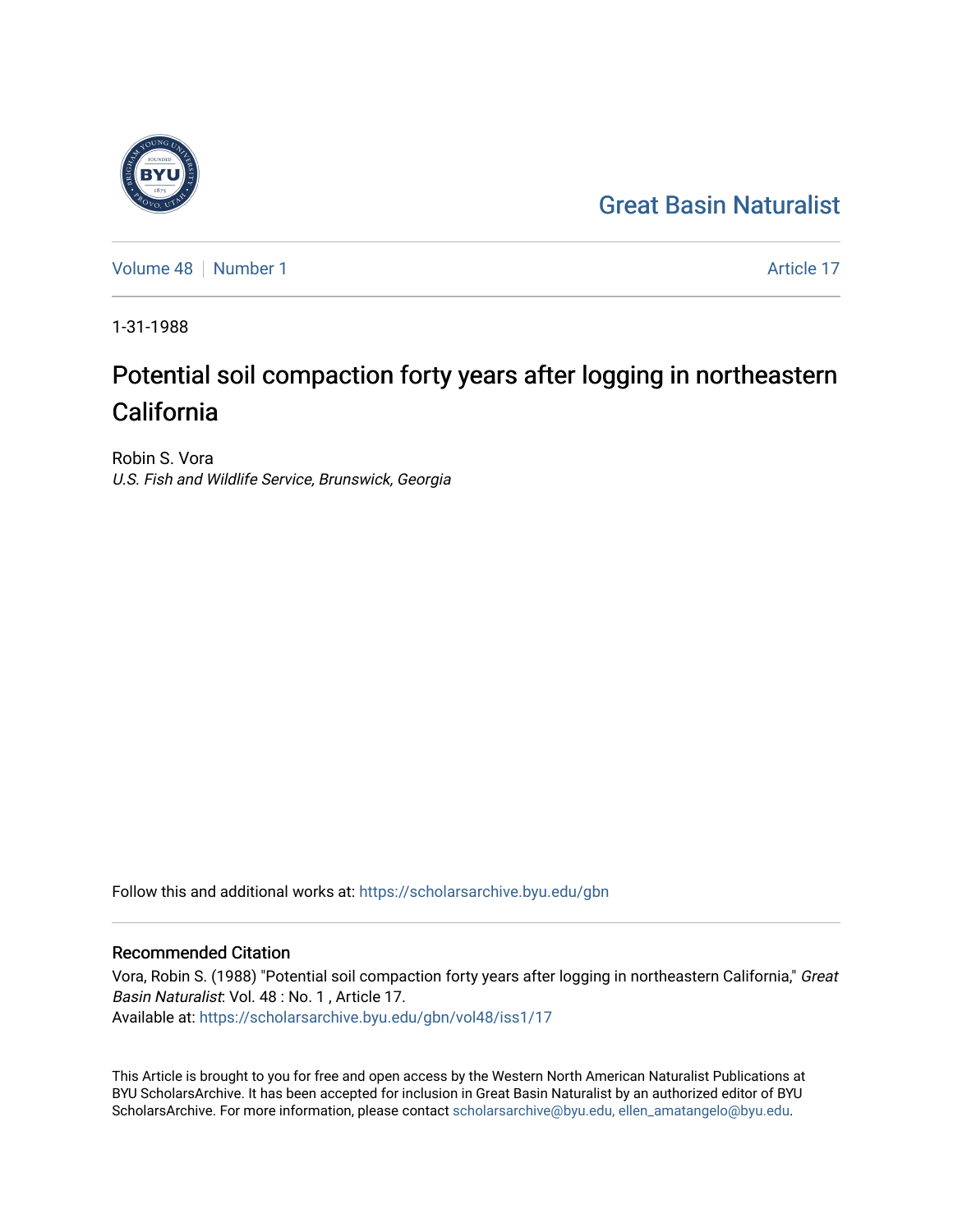#### POTENTIAL SOIL COMPACTION FORTY YEARS AFTER LOGGING IN NORTHEASTERN CALIFORNIA

#### Robin S. Vora<sup>1</sup>

Abstract.—Surface-bearing pressure in newer logging skid trails compared to the <sup>40</sup> <sup>+</sup> -year-old trails was approximately 60% greater as measured by a cone penetrometer. Surface soil compaction from tractor skidding may last 40 years or more, as evidenced by the fact that skid trails of that age were 20% more resistant to the penetrometer than areas adjacent to trails. No relationship was found between dry-bulk density (measured with <sup>a</sup> balloon apparatus) and surface-bearing pressure.

The resistance of the soil surface to root penetration will affect the ability of a newly germinated seedling to survive. Rootpenetration resistance is a function of soil density. Soil-bearing pressure can be correlated to root-penetration resistance because bearing pressure is also a function of soil density, as well as other factors, including moisture content, soil type, and strength parameters of friction and cohesion (Avers and Perumpral 1981).

Alexander (1985) stated that soil compaction is an increase in the density of a soil as the result of applied loads or pressure. A potential consequence of soil compaction could be reduced site productivity. Increases in soil bulk density can result in physical barriers to root penetration, reduced gaseous transfer (soil aeration), and reduced availability of water and nutrients to the roots. Soil compaction can also produce hydrologic impacts such as reduced infiltration capacity, decreased hydraulic conductivity (subsurface permeability), and reduced soil moisture retention. Peak surface water flows can increase, thus increasing surface erosion and topsoil loss.

In a study on the Tahoe National Forest (200 km <sup>S</sup>of Blacks Mountain), Froehlich et al. (1980) found that soil densities increased rapidly during the first few passes of any loaded logging equipment, with 60% of the compaction occurring after 6 trips. The in crease in soil density after 20 trips was accompanied by a 43% reduction in soil macroporosity, an 80% reduction in saturated hydraulic conductivity, and a 67-78% reduction in water infiltration capacity. Air permeability of the surface soil decreased rapidly dining the first few passes of the machines. Soil compaction, or change in bulk density, in that experiment was described by a regression equation that included an exponential expression for number of trips and a second term for soil-penetration resistance; these two vari ables defined 54% of the variance in the density data.

There is a negative correlation between seedling height growth and soil density for several conifer species (Froehlich and Mc-Nabb 1984). In a later study also on the Tahoe National Forest, Helms and Hipkin (1986) found that soil bulk density increased by 43, 30, and 18% on a landing, a skid trail, and areas adjacent to skid trails, and mean tree volume and initial survival volume per unit area were reduced by 69, 55, and 13%, re spectively. Trees in areas of highest bulk density grew 43% less at age <sup>1</sup> and 13% less at age 15 than those in areas of lowest bulk density.

The eastside pine type of northeastern Cali fornia contains numerous stands of timber that have been logged over the past 40 years. Skid trails are prominent in both the older and the more recent cuts; often relatively few conifers are growing in the skid trails. Reasons for this may include soil compaction from logging activity, seed periodicity and timing in relation to ground disturbance associated with that activity, climatic factors, biotic factors (seed-eating rodents), ground cover, and competition by other vegetation. An ex ploratory study was conducted to see if soil

<sup>&</sup>lt;sup>1</sup>U.S. Fish and Wikllife Service, Room 334, Federal Building, Brunswick, Georgia 31520.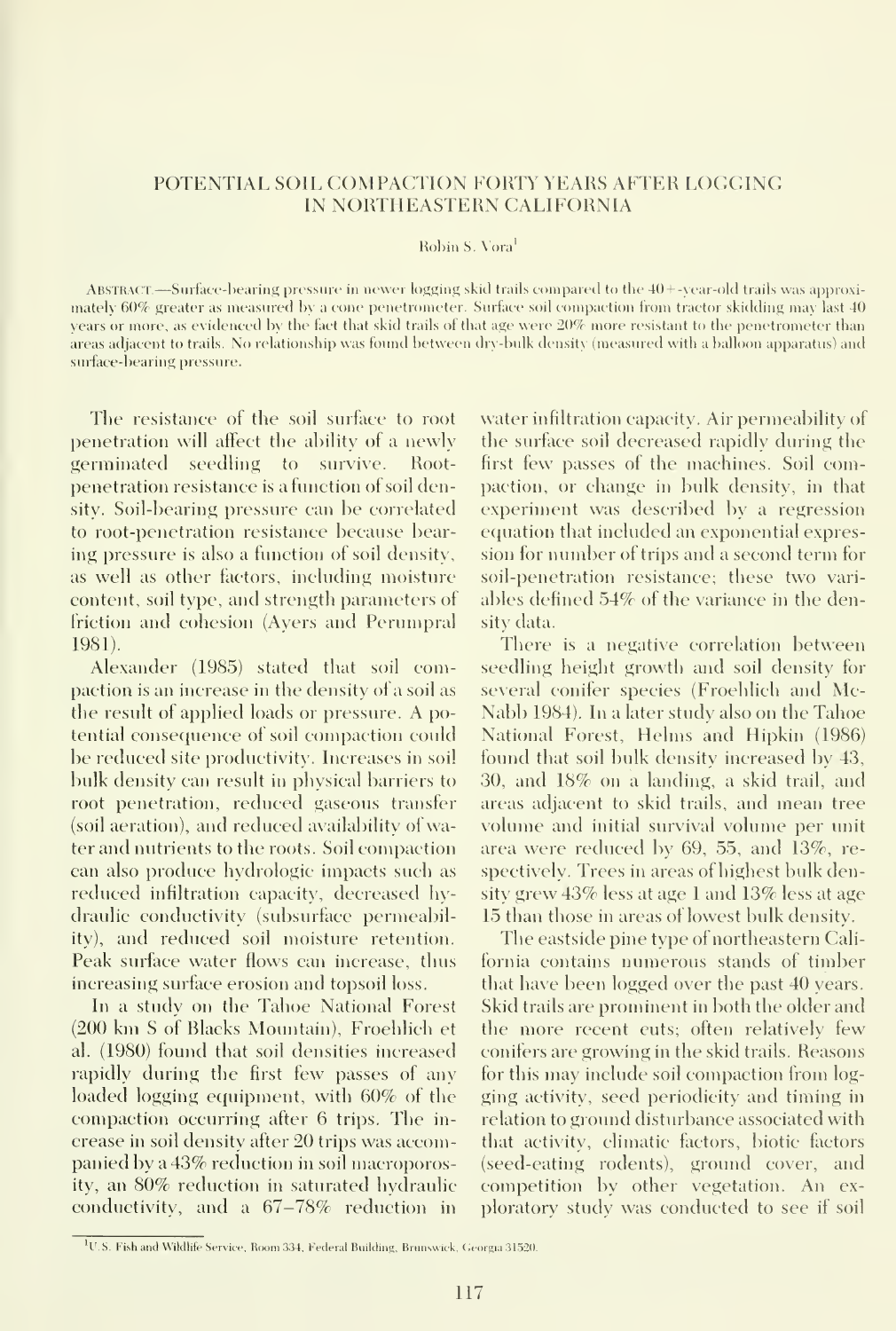compaction could be a reason for slow recov ery of logging skid trails in the eastside pine type of northeastern California.

#### STUDY AREA

The Blacks Mountain Experimental Forest, located in the eastside pine txpe of northeast ern California (Fig. 1), contains experimental units harvested under various cutting methods. Some units were cut about 40 years ago (Hallin 1959), and others were cut and thinned during the past 5-10 years. Four of these units were studied, and these are hereafter designated by year of cutting and an identifying number. Timber harvest on two of them was undertaken in 1939 and 1942, with 80% of all trees larger than 30 cm diameterbreast-height (dbh) removed; there has been no use of the skid trails in those units since that time. In the other two units, all trees larger than 46 cm dbh were removed in 1979-80. Elevations ranged between 1,750 and  $1,875$  m. Slopes were  $0-15\%$ , with northwest aspects. Mean annual precipitation varied from 23 to 74 cm and averaged 46 cm during the period 1935-53 (Hallin 1959). Soils in the four units were similar. Storie et al. (1940) described the soils as being a reddish brown loam with a granular surface structure and neutral in reaction. The subsoil was clay loam. The textine was stony loam, with most of the soils being shallow—15-45 cm to lava bedrock, and possibly up to 90 cm deep in parts of one unit (39-6).

#### **METHODS**

A 30° cone penetrometer was used to esti mate bearing pressure. The cone had a diameter of 2.715 cm and <sup>a</sup> height of 5.067 cm. The penetrometer was pushed into the ground to the base of the cone and pressure on the scale was recorded. The scale reading was correlated with known weights on a cement floor in a laboratory and the following equation was developed:

Bearing pressure  $(kg/cm^2) = -0.14 + 1.29$  $\times$  (scale reading) (R<sup>2</sup> = .997, MSE = 2.03, n = 16).

In-place soil bulk density was measured with <sup>a</sup> rubber-balloon apparatus (AASHTO 1978 Test Method T-20.5—density of soil in place by rubber-balloon method). Soil was



Fig. 1. Location of Blacks Mountain Experimental Forest and the eastside Sierra suhregion in northern California (Hallin 1959). Copied with permission of the U.S. Forest Service.

scooped out of <sup>a</sup> hole 12-16 cm deep and weighed. It was later dried in the lab at 105 C for 24 hrs. The difference in weights was di vided by the dry weight to calculate moisture content. The volume of the hole was esti mated using a balloon filled with water. The volume of water needed to fill the balloon was recorded. Wet and dry in-place densities of the soil were calculated.

Cone penetrometer readings were taken on and off the skid trails in each of the four units by random wandering throughout the units. Between 30 and 53 points were measmed in each unit on skid trails, and the same number were taken in undisturbed areas.

Bulk density and soil moisture were measured at sample points in two of the old units and in the 1980 logging site (39-6, 42-2, and 80T-1). Three points were located in skid trails and three in adjacent, undisturbed areas in each unit. These plots were located  $120 - 150$  m from the landing (about one-third of the axerage maximum skidding distance). Moisture content was estimated at these 18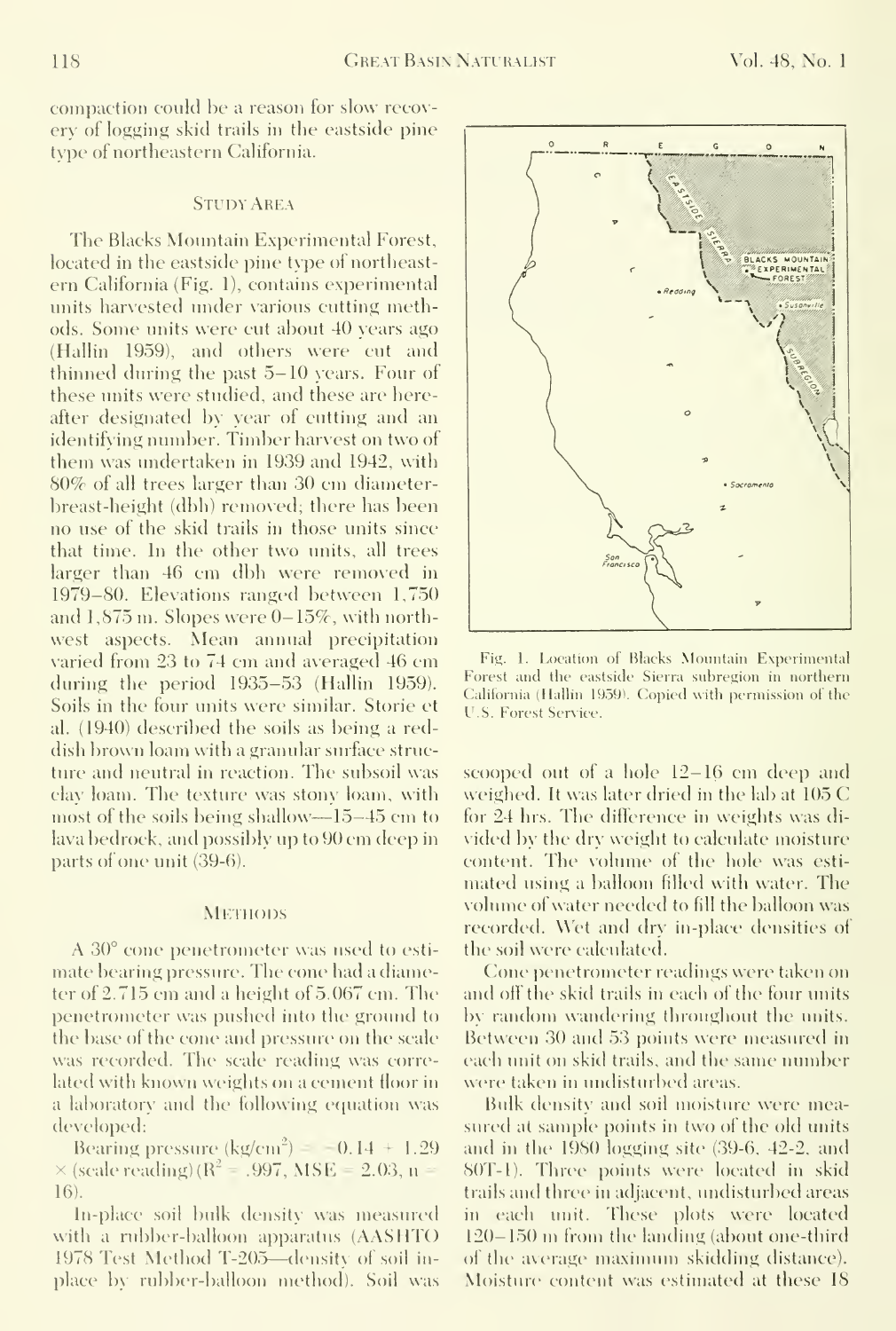points and in a similar manner at 6 additional points in the fourth unit (79T-1). Penetrometer readings were taken at each of these bulk density points. Average soil moisture content was 20% (range 11-26%) in August 1984 when the field work was done. Correlations between penetrometer readings and bulk density estimates were analyzed with regression analysis. Potential impacts of tractor skidding and time since skidding on bearing pressure, bulk density, and soil moisture content were examined bv an exploratory two-wav Analysis of Variance (ANOVA) (SAS 1982). The independent yariables were bearing pressure, bulk density, and soil moisture; and the dependent yariables were tractor skidding (on and off skid trail), time since skidding activity (40 or 5 yrs), and interaction between these two yariables. The residuals were tested for the null hypothesis that they were a random sample from a normal population, using the Shapiro-Wilk statistic, W. The probability < W ranged between 0.62 and 1.0 for the dependent yariables (i.e., they were normally distributed). The interaction between tractor skidding and time since skidding was insig nificant for the three variables ( $P = .07-.82$ ).

#### Results and Discussion

No relationship was found between drybulk density (measured with a balloon apparatus) and surface-bearing pressure (measured with a cone penetrometer); the coefficient of determination  $(R^2)$  was calculated at 0.015 (P) = .63). The sample size of <sup>17</sup> was too small to make any definite conclusions. The penetrometer was not measuring bulk density to the same depth as the balloon apparatus; thus it is likely that surface compaction, measured by the penetrometer, may differ from that measured when a portion of the subsurface is included (balloon apparatus).

Mean bulk density on skid trails was 0.98  $g/cm<sup>3</sup>$  (0.88–1.20 g/cm<sup>3</sup>), and 0.81 g/cm<sup>3</sup>  $(0.77-0.85 \text{ g/cm}^3)$  off skid trails. ANOVA did not show these differences to be significant  $(P=.25)$  for this small sample.

Froehlich et al. (1980) suggest that compaction should be measured as the average change in density in the surface 20 cm when the concern is for planted seedlings. That volume of soil serves as their root environment

TABLE 1. Effect of tractor skidding on bearing pressure.

| Analysis of variance (SAS 1982) |    |         |                      |  |  |  |  |
|---------------------------------|----|---------|----------------------|--|--|--|--|
| Source                          | df | F value | P>F                  |  |  |  |  |
| Skid trail                      |    | 7.35    | $0.04$ (significant) |  |  |  |  |
| Age of cut                      |    | 3.02    | () 14                |  |  |  |  |

for several years and provides the principal nutrient stores for feeder roots of older trees as well. The balloon apparatus is better than the penetrometer for estimating bulk density to 20 cm depth, and it is actually measuring in-place bulk density. The penetrometer gives an approximate measure of soil-bearing pressure, which is only partially a function of soil density. Measurement of penetrometer resistance to <sup>a</sup> depth of 15-20 cm may have provided a basis for comparing bearing pres sure (soil strength) with bulk density (H. A. Froehlich, Oregon State University, personal communication 21 November 1985).

There was no planting done in the experimental units. Surface compaction would impact natural establishment of plants from seed, and this is perhaps better measured with the penetrometer. Penetrometer resis tance in the newer trails compared to the 40+ -year-old trails was approximately 60% greater  $(5.01 \text{ vs. } 3.06 \text{ kg/cm}^2)$ . However, an ANOVA test did not show this difference (age of cut) to be significant ( $P = .14$ ), a result of having performed only two replications of each main effect (Table 1).

ANOVA test results were significant only for the effect of tractor skidding on bearing pressure  $(P = .04,$  Table 1). Again, sample sizes were not large enough for this to be a confirmatory test. The 95% confidence limits for bearing pressure  $(kg/cm^2)$  overlapped (Table 2):

On skid trail:  $4.03 \text{ kg/cm}^2 \pm 2.04 \text{ kg/cm}^2$  $(1.99 - 6.07)$ 

Off skid trail:  $2.52 \text{ kg/cm}^2 \pm 0.22 \text{ kg/cm}^2$  $(2.30 - 2.74)$ 

It also remains to be shown whether an increase in surface-bearing pressure from 2.5  $kg/cm<sup>2</sup>$  to 4.0 kg/cm<sup>2</sup> is significant from the standpoint of natural plant establishment. Even after 40 years the older trails were ap proximately 20% more resistant to the penetrometer than areas adjacent to trails (Table 2, units 39-6 and 42-2).